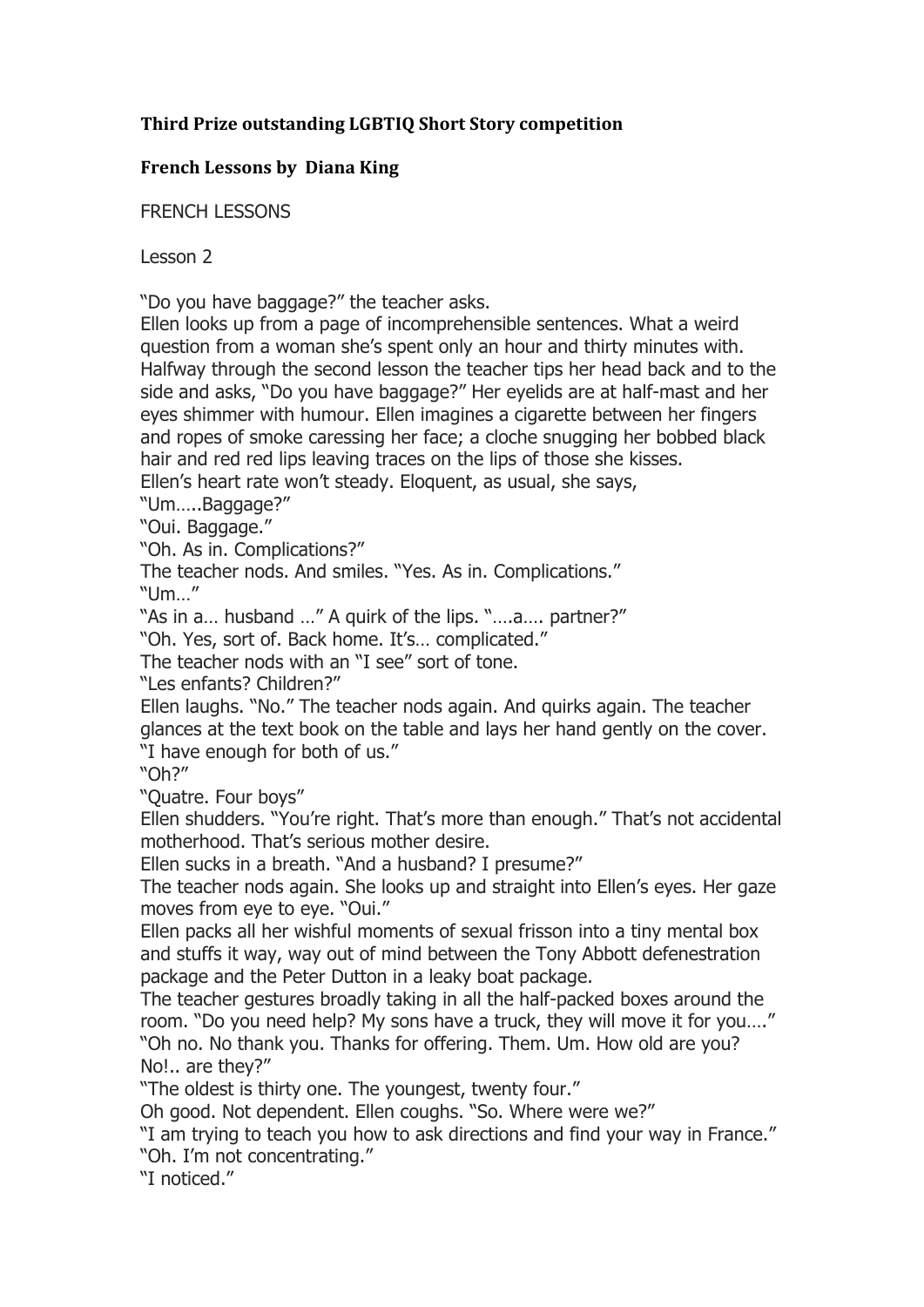----------------------------------------------------------------------------

Lesson 3

Ellen has syrupy music on the radio. The apartment is orderly around the disorder of packing. Her pulse is visible on the side of her neck. Her legs wobble. That music, what is she doing? She spins on her heel. There is a quick rap on the door and the teacher shoulders her way inside. She's early. The teacher notices the difference. She looks toward the music player. Her cheeks flush. "Nice." Ellen blushes. And stammers. "A bit soppy." The teacher sits and organises her teaching materials. She's cool. "Did you do your homework?" "I did." "Any questions?" "If I do… I don't remember them." "Non?" "Non." In fact, Ellen doesn't remember her own name. "Um. Did you have a good week?" "Oui. Et toi?" The informal pronoun. Ellen warms all over. "Yes. I mean oui. I mean……" The teacher's gaze drops to Ellen's mouth. "I have to leave on time today. Let's begin."

----------------------------------------------------------------------------

Lesson 4

"I'm not retaining anything."

"I've noticed"

"Maybe I'm too old to learn a new language."

"Don't be silly."

"It's complicated."

"English is more complicated."

As she leaves, the teacher hesitates at the door. She turns and pulls Ellen into her. The warm circle of her belly presses against Ellen's. She cheek kisses, left and right. Her lips linger. The teacher is trembling as she steps back and walks away.

It takes Ellen a whole minute to prise her feet off the floor.

------------------------------------------------------------------------------

Lesson 5

Ellen is edgy. The teacher arrives, precisely on time, with two coffees. She shrugs her bag from her shoulder and hands a cup to Ellen. "Asseyezvous…..sit down. Please."

Ellen's stomach clenches. Her knee is one centimetre from the teacher's. She